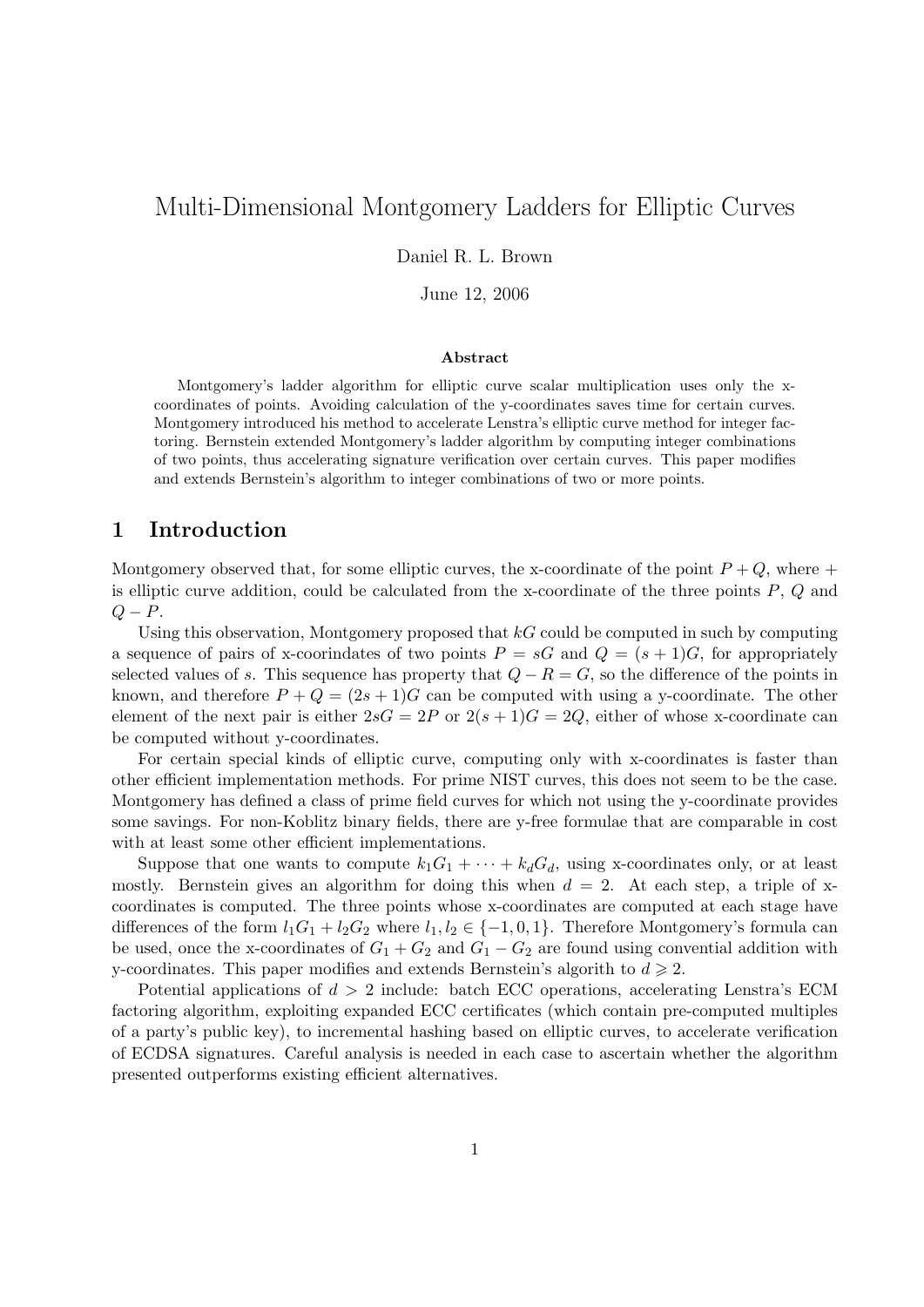# 2 The Algorithm

Suppose that we wish to compute  $a_1P_1 + \cdots + a_dP_d$  using a Montgomery ladder, where the  $a_i$  are m bit positive integers. We do the following.

- 1. Execute the precomputation phase:
	- (a) Precompute and store, or otherwise make available, all the  $(3<sup>d</sup> 1)/2$  x-coordinates of points  $c_1P_1 + \cdots + c_dP_d$  where  $c_i \in \{-1,0,1\}$ , and the  $c_i$  are not all zero.
- 2. Execute the matrix phase, as follows.
	- (a) Allocate  $(m + 1) \times d$  bit matrix  $A = (A_{nk})$  and two  $(d + 1) \times d$  bit matrices  $B = (B_{jk})$ and  $C_{jk}$ . Rows of A and B are indicated as  $A_j$  and  $B_j$ , respectively.
	- (b) Allocate  $(d+1) \times (m+1)$  integer matrices  $F = (F_{j,n})$  and  $G = (G_{j,n})$ , with entry values ranging from 0 to  $d + 1$ .
	- (c) Allocate an  $(m + 1)$ -wide array of  $\{-1,0,1\}$ -valued  $(d + 1) \times d$  matrices  $D^j$ .
	- (d) Initialize A such that  $a_k = A_{0,k} + 2A_{1,k} + 2^2A_{2,k} + \dots$
	- (e) Initialize  $B$  as follows:
		- i. Let h be the number odd entries in row  $A_0$  (that is, the number of odd  $a_k$ .
		- ii. Let  $B_h = A_0$ .
		- iii. For each  $j < h$ , let  $B_j$  be obtained from  $B_{j+1}$  by subtracting one from a 1 valued entry (the choice of entry is arbitrary).
		- iv. For each  $j > h$ , let  $B_j$  be obtained from  $B_{j-1}$  by adding one to a 0 valued entry (the choice of entry is arbitrary).
	- (f) Let  $n=0$ .
	- (g) Let  $D^n = B$ .
	- (h) Set  $D^n = D^n \circ (-1)^{A_1}$ , meaning to negate the columns of D in corresponding to positions  $A_1$  with value 1.
	- (i) Set the value matrix  $C$  and entries of  $F$  and  $G$  as follows:
		- i. Set  $j \leftarrow 0$ .
		- ii. Set  $R \leftarrow A_0 + A_1 \text{ mod } 2$ .
		- iii. Let h be the Hammning weight of R.
		- iv. Let  $C_h = R$ .
		- v. Let  $F_{0,n} = G_{0,n} = h$ .
		- vi. Set  $R \leftarrow B_{j+1} + C_{F_{j,n}}$ .
		- vii. Let  $h$  be the Hamming weight of  $R$ .
		- viii. If  $h < F_{i,n}$  then
			- A. Set  $F_{i+1,n} = h$ ,
			- B. Set  $G_{j+1,n} = G_{j,n}$ ,

#### Else

- A. Set  $R \leftarrow B_{j+1} + C_{G_{j,n}},$
- B. Let  $h$  be the Hammning weight of  $R$ ,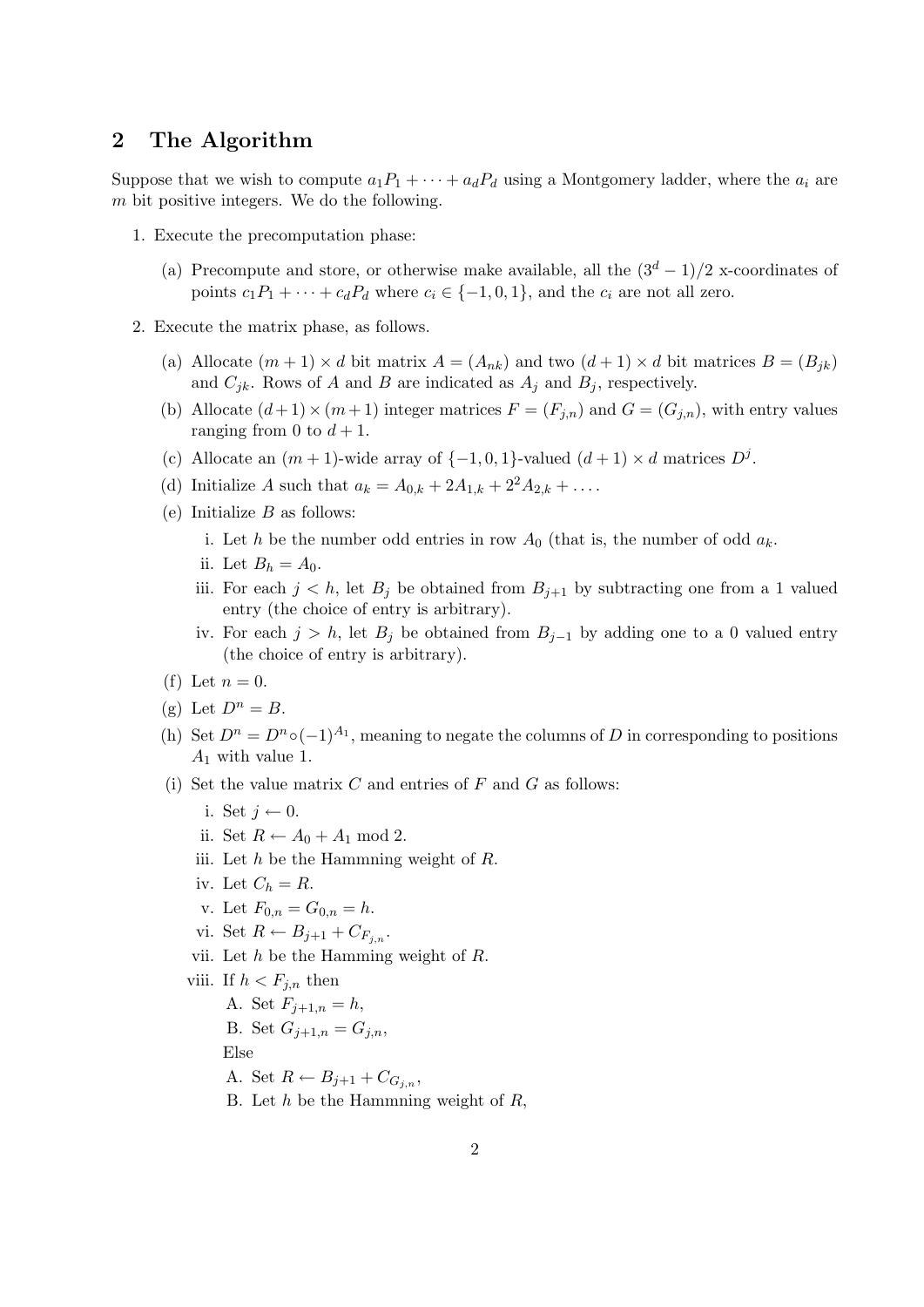- C. Set  $F_{j+1,n} = F_{j,n}$ ,
- D. Set  $G_{j+1,n} = h$ ,
- ix. Set  $C_h = R$ .
- x. If  $j < d-1$ , then set  $j \leftarrow j+1$  and go back to Step 2(i)vi.
- (j) Set  $B \leftarrow C$ .
- (k) Drop row  $A_0$  from A, so that  $A_i \leftarrow A_{i+1}$ .
- (l) Unless  $n = m$ , set  $n \leftarrow n + 1$ , and go back to Step 2g.
- 3. Execute the point addition phase:
	- (a) Initialize points  $Q_0, \ldots, Q_d$ , as follows:
		- i.  $Q_j \leftarrow B_{j,1}P_1 + \cdots + B_{j,d}P_d$ . These points are among the precomputed points. Note that  $Q_0 = \infty$  and  $Q_d = P_1 + \cdots + P_d$ .
	- (b) Compute points  $R_0, \ldots, R_d$  as follows :
		- i.  $R_j \leftarrow Q_{F_{i,n}} + Q_{G_{i,n}}$ .
		- ii. When making above the computation, the difference of  $Q_{F_{i,n}} Q_{G_{i,n}}$  is given by row j of matrix  $D^n$ , which means one look up the difference among the pre-computed points. Thus the y-coordinate is not needed to compute  $R_i$  from the Q points.
	- (c) Set  $Q_j \leftarrow R_j$  for each j.
	- (d) If  $n > 0$ , then set  $n \leftarrow n-1$  and go back to Step 3b.
	- (e) Let h be the number of  $a_k$  that are odd.
	- (f) Output  $Q_h$ .

### 2.1 Example

Suppose that one wants to compute  $10P_1 + 14P_2 + 9P_3 + 11P_4$  using the algorithm above.

The binary representations of the multiples  $10, 14, 9, 11$  are  $1010<sub>2</sub>, 1110<sub>2</sub>, 1001<sub>2</sub>, 1011<sub>2</sub>$ , respectively. Therefore, we initiliaze a matrix A as

$$
A = \begin{pmatrix} 0 & 0 & 1 & 1 \\ 1 & 1 & 0 & 0 \\ 0 & 1 & 0 & 0 \\ 1 & 1 & 1 & 1 \\ 0 & 0 & 0 & 0 \end{pmatrix}
$$
 (1)

where each column represnts a multipes with least significant bit at the top. A bottom row of all zeroes is appended for bookkeeping purposes. During the execution of the algorithm, the top row of A will be popped off. Equivalently, one can just move a pointer down a row, with the pointer starting at the top row.

The three ways that A is used in the algorithm are (a) to initialize the matrix  $B$ , which is done using the top row only, (b) to update matrix  $B$ , which is done using the modulo two sum of the first and second rows, and  $(c)$  to add determines the signs of the  $D$  matrices, which is done using the second row.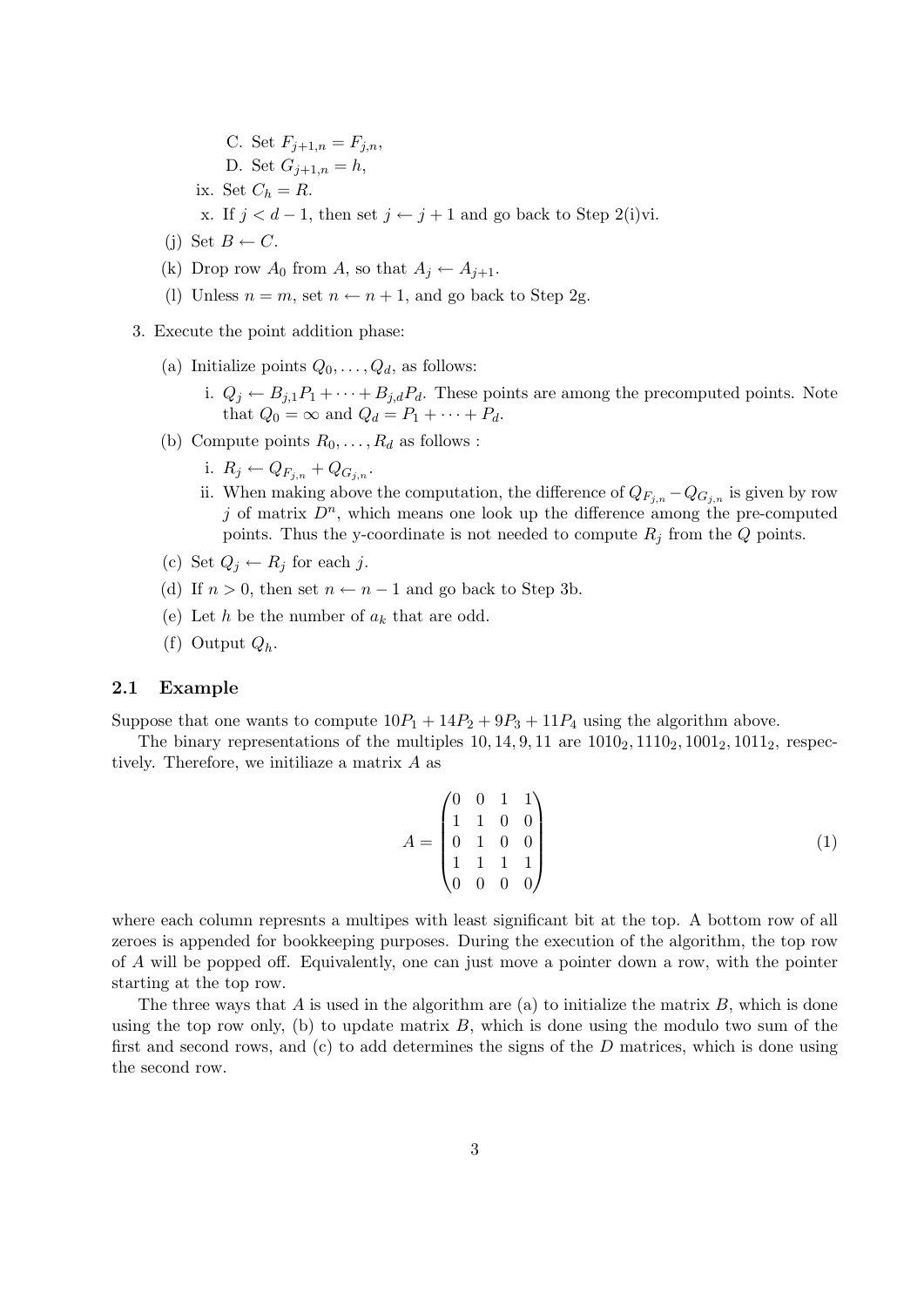To initiliaze matrix B, first we take the top row of A, which has weight two. Therefore  $B_2 = A_0$ (indexing the top row with 0). Rows  $B_1$  and  $B_0$  are obtained by replacing 1's with 0's and rows  $B_3$  and  $B_4$ , by replacing 0's with 1's:

$$
B = \begin{pmatrix} 0 & 0 & 0 & 0 \\ 0 & 0 & 0 & 1 \\ 0 & 0 & 1 & 1 \\ 0 & 1 & 1 & 1 \\ 1 & 1 & 1 & 1 \end{pmatrix}
$$
 (2)

We have thus used A to initialized B. The second use (b) of A uses the sum of consecutive rows, that is  $A_0 + A_1$ ,  $A_1 + A_2$ ,  $A_2 + A_3$  and  $A_3 + A_4$ , which we compute below:

- $A_0 + A_1 = \begin{pmatrix} 1 & 1 & 1 & 0 \end{pmatrix}$ (3)
- $A_1 + A_2 = \begin{pmatrix} 1 & 0 & 0 & 1 \end{pmatrix}$ (4)
- $A_2 + A_3 = \begin{pmatrix} 1 & 0 & 1 & 1 \end{pmatrix}$ (5)
- $A_3 + A_4 = \begin{pmatrix} 1 & 1 & 1 & 1 \end{pmatrix}$ (6)
	- (7)

These sums of rows are used to update  $B$  and in turn determine the integer entries in the arrays  $F$  and  $G$ .

We now update B, putting the results temporarily in another matrix C. By definition  $A_0 + A_1$ must be row of C, and since it has weight 3, it will be row  $C_3$ . Also we get  $F_{0,0} = G_{0,0} = 3$ .

Now consider  $C_3 + B_1 = (1 \ 1 \ 1 \ 1)$ , which has weight 4, so must be row  $C_4$ , and we get  $F_{0,1} = 3$ and  $G_{0,1} = 4$ . Although not specified in the actual algorithm, we actually know that the entries of G cannot decrease and as 4 is the maximum, we will have  $G_{0,j} = 4$  for  $j \ge 2$ . When G does not increase, then F decreases by one, so we get  $F_{0,2} = 2$ ,  $F_{0,3} = 1$  and  $F_{0,4} = 0$ . Also, we know that the value of  $F$  or  $G$  that differs from the previous iteration gives the index of the newly determined row of C, so rows  $C_2 = B_2 + C_4$ , and  $C_1 = B_3 + C_4$  and  $C_0 = B_4 + C_4$ . Now B is updated to this new value of C:

$$
B \leftarrow C = \begin{pmatrix} 0 & 0 & 0 & 0 \\ 1 & 0 & 0 & 0 \\ 1 & 1 & 0 & 0 \\ 1 & 1 & 1 & 0 \\ 1 & 1 & 1 & 1 \end{pmatrix} \qquad \begin{pmatrix} 4 \\ 3 \\ 2 \\ 0 \\ 1 \end{pmatrix}
$$
 (8)

where the column of integers indicates the order in which the rows of  $C$  were computed. The matrices  $F$  and  $G$  have been partially computed as follows:

$$
F = \begin{pmatrix} 3 & \cdots & \cdots \\ 3 & \cdots & \cdots \\ 2 & \cdots & \cdots \\ 1 & \cdots & \cdots \end{pmatrix} \qquad G = \begin{pmatrix} 3 & \cdots & \cdots \\ 4 & \cdots & \cdots \\ 4 & \cdots & \cdots \\ 4 & \cdots & \cdots \end{pmatrix}
$$
(9)

Now we repeat this process, starting with  $A_1 + A_2$  which has parity two. Matrix B gets updated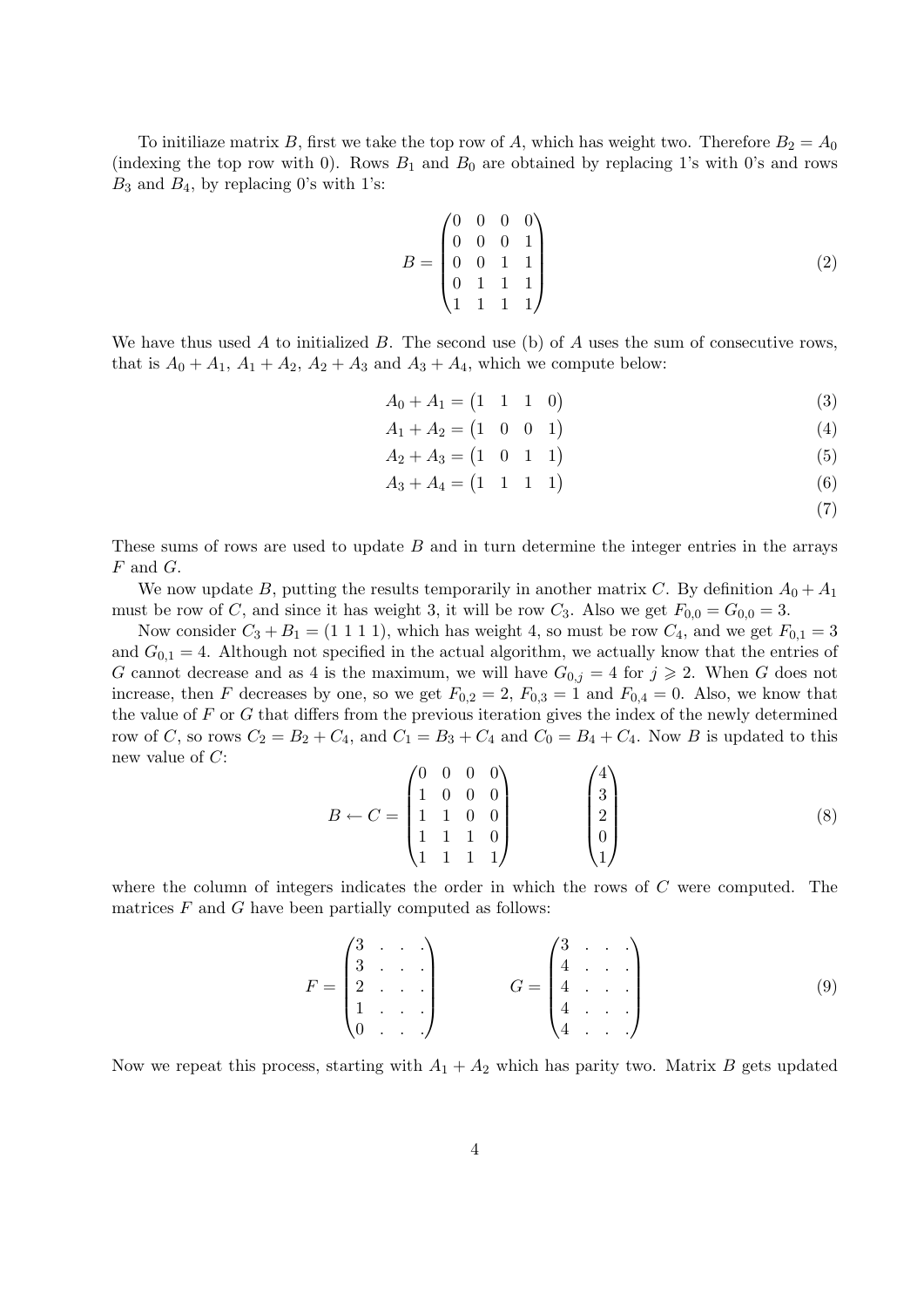to

$$
B \leftarrow C = \begin{pmatrix} 0 & 0 & 0 & 0 \\ 0 & 0 & 0 & 1 \\ 1 & 0 & 0 & 1 \\ 1 & 1 & 0 & 1 \\ 1 & 1 & 1 & 1 \end{pmatrix} \qquad \begin{pmatrix} 4 \\ 1 \\ 0 \\ 2 \\ 3 \end{pmatrix}
$$
 (10)

with the column again indicating the order of computing the rows of the updated  $B$ . Matrices  $F$ and G have been further filled out as follows:

$$
F = \begin{pmatrix} 3 & 2 & \cdots \\ 3 & 1 & \cdots \\ 2 & 1 & \cdots \\ 1 & 1 & \cdots \\ 0 & 0 & \cdots \end{pmatrix} \qquad G = \begin{pmatrix} 3 & 2 & \cdots \\ 4 & 2 & \cdots \\ 4 & 3 & \cdots \\ 4 & 4 & \cdots \\ 4 & 4 & \cdots \end{pmatrix} \tag{11}
$$

Though most of the work to obtain this updates have been left out, one can can see without any work that  $C_2 = A_1 + A_2$ . Working out the computation of the other rows one on own's is encouraged to appreciate what is involved. The reader may by now have noticed that we have been skipping the computation of the  $D$  matrices. We defer this because in this example, we will just look back at all the values  $B$  and adjust their signs using rows of  $A$ . Another update of  $B$  is given by:

$$
B \leftarrow C = \begin{pmatrix} 0 & 0 & 0 & 0 \\ 0 & 0 & 1 & 0 \\ 1 & 0 & 1 & 0 \\ 1 & 0 & 1 & 1 \\ 1 & 1 & 1 & 1 \end{pmatrix} \qquad \begin{pmatrix} 4 \\ 2 \\ 1 \\ 0 \\ 3 \end{pmatrix} . \tag{12}
$$

Matrices  $F$  and  $G$  have been further filled out as follows:

$$
F = \begin{pmatrix} 3 & 2 & 3 & \cdots \\ 3 & 1 & 2 & \cdots \\ 2 & 1 & 1 & \cdots \\ 1 & 1 & 1 & \cdots \\ 0 & 0 & 0 & \cdots \end{pmatrix} \qquad G = \begin{pmatrix} 3 & 2 & 3 & \cdots \\ 4 & 2 & 3 & \cdots \\ 4 & 3 & 3 & \cdots \\ 4 & 4 & 4 & \cdots \end{pmatrix} \tag{13}
$$

The final update is

$$
B \leftarrow C = \begin{pmatrix} 0 & 0 & 0 & 0 \\ 0 & 1 & 0 & 0 \\ 0 & 1 & 0 & 1 \\ 1 & 1 & 0 & 1 \\ 1 & 1 & 1 & 1 \end{pmatrix} \qquad \begin{pmatrix} 4 \\ 3 \\ 2 \\ 1 \\ 0 \end{pmatrix} . \tag{14}
$$

Matrices  $F$  and  $G$  have been further finalized as:

$$
F = \begin{pmatrix} 3 & 2 & 3 & 4 \\ 3 & 1 & 2 & 3 \\ 2 & 1 & 1 & 2 \\ 1 & 1 & 1 & 1 \\ 0 & 0 & 0 & 0 \end{pmatrix} \qquad G = \begin{pmatrix} 3 & 2 & 3 & 4 \\ 4 & 2 & 3 & 4 \\ 4 & 3 & 3 & 4 \\ 4 & 4 & 4 & 4 \\ 4 & 4 & 4 & 4 \end{pmatrix} . \tag{15}
$$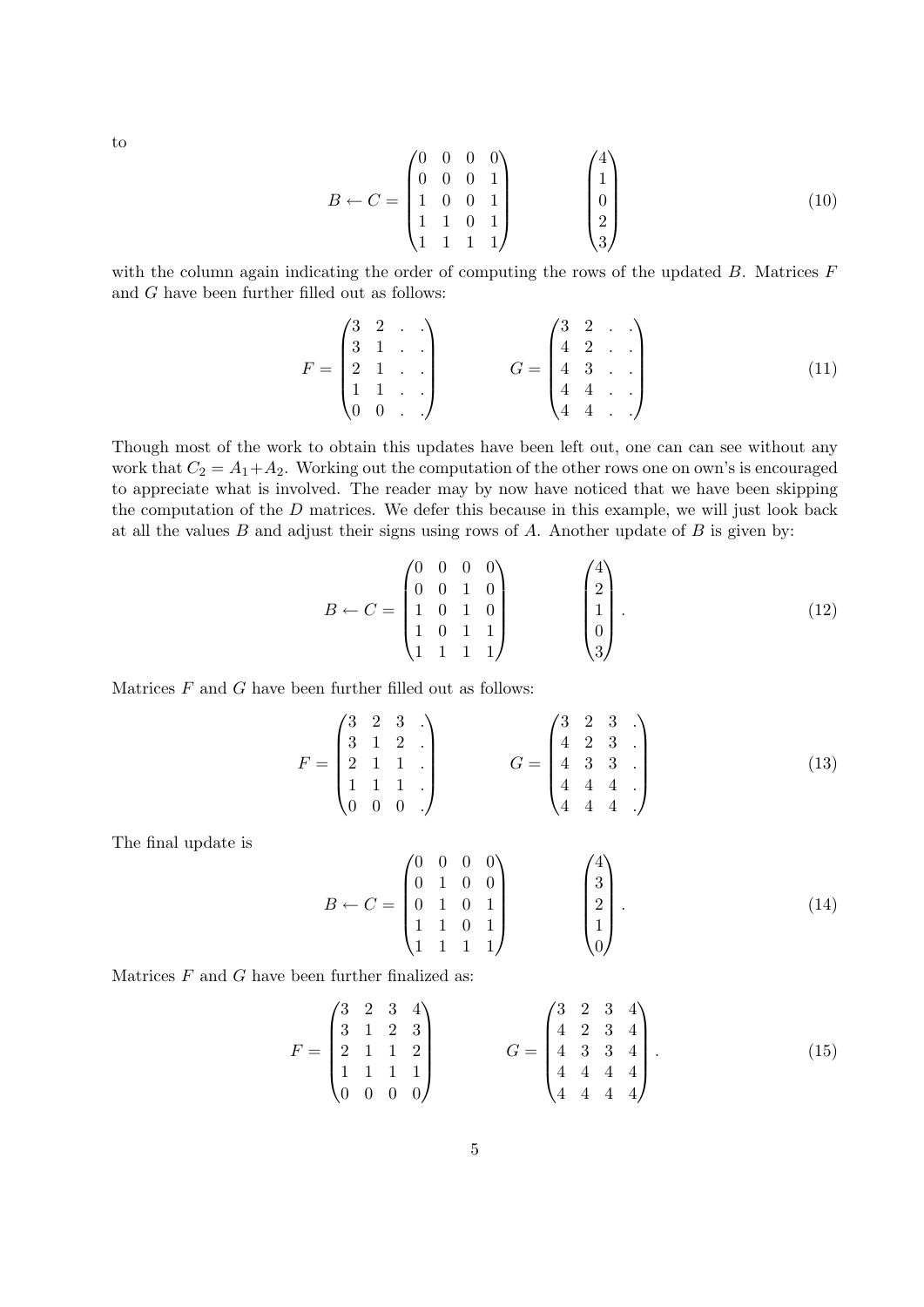The difference matrices that we need are

$$
D^{0} = \begin{pmatrix} 0 & 0 & 0 & 0 \\ 0 & 0 & 0 & -1 \\ 0 & 0 & 1 & -1 \\ 0 & -1 & 1 & -1 \end{pmatrix}, D^{1} = \begin{pmatrix} 0 & 0 & 0 & 0 \\ 1 & 0 & 0 & 0 \\ 1 & -1 & 0 & 0 \\ 1 & -1 & 1 & 1 \end{pmatrix}, D^{2} = \begin{pmatrix} 0 & 0 & 0 & 0 \\ 0 & 0 & 0 & -1 \\ -1 & 0 & 0 & -1 \\ -1 & -1 & 0 & -1 \end{pmatrix}, D^{3} = \begin{pmatrix} 0 & 0 & 0 & 0 \\ 0 & 0 & 1 & 0 \\ 1 & 0 & 1 & 0 \\ 1 & 0 & 1 & 1 \\ 1 & 1 & 1 & 1 \end{pmatrix}
$$
(16)

,

which are obtained by taking the successive  $B$  matrices (excluding the last one), and negating the columns where the corresponding rows of  $A$  (excluding the top row) have a one.

The final bit matrix B, the integer matrices F and G and the difference matrices  $D^0, D^1, D^2, D^3$ make up the plan used for the point addition phase. The matrix  $B$  says how to initialize the the sequence of points. The matrices  $F$  and  $G$  say how to update the sequence of points, by virtue of which elements to add. The matrices  $D<sup>j</sup>$  say how to determine the differences of the points being added, which is needed to the x-only Montgomery addition laws.

We summarize the entire point addition phase in the following array

$$
\begin{array}{cccc|cccc|cccc} 0 & 0 & 0 & 0 & 2 & 2 & 2 & 2 & 2 & 2 & 4 & 2 & 2 & 6 & 8 & 4 & 6 & 10 & 14 & 10 & 12 \\ 0 & 1 & 0 & 0 & 2 & 2 & 1 & 2 & 2 & 4 & 2 & 3 & 5 & 8 & 4 & 6 & 10 & 14 & 10 & 11 \\ 0 & 1 & 0 & 1 & 1 & 2 & 1 & 2 & 3 & 4 & 2 & 3 & 5 & 7 & 4 & 6 & 10 & 14 & 9 & 11 \\ 1 & 1 & 0 & 1 & 1 & 2 & 1 & 1 & 3 & 3 & 2 & 3 & 5 & 7 & 5 & 6 & 10 & 15 & 9 & 11 \\ 1 & 1 & 1 & 1 & 1 & 1 & 1 & 1 & 3 & 3 & 3 & 3 & 5 & 7 & 5 & 5 & 11 & 15 & 9 & 11 \end{array} \tag{17}
$$

Think of this as five  $5 \times 4$  matrices whose rows of the form  $(r_1, r_2, r_3, r_4)$  represent computation of the point  $r_1P_1 + \cdots + r_4P_4$ . It remains to explain how the plan leads to this computatain.

The first of the five matrices is the final value of bit matrix B. To obtain the subsequent matrices we use the previous matrix and the matrices F and G and the  $D^j$  matrices. However, we must use the columns of F and G and the matrices  $D^j$  in the *reverse* order that they were obtained.

For example, to obtain the third row of the second matrix, we note that that third row of the last column of F and G have the values two and four respecitvely, so therefore we add rows 2 and 4 of the first matrix to  $(0, 1, 0, 1) + (1, 1, 1, 1) = (1, 2, 1, 2)$ . Here we have added using integer vector arithmetic, we are no longer working modulo two. In fact, there is no big integer arithmetic in the point addition phase, just point addition, so we actually be doing a single point addition, as follows:

$$
(P_2 + P_4) + (P_1 + P_2 + P_3 + P_4) = (P_1 + 2P_2 + P_3 + 2P_4)
$$
\n(18)

where the additions inside the parenthesis on the left hand side were already done as part of the initialization, and the additions in the right hand side are achieve implicitly by the additions on the left hand side. The only point addition actually being done in this step is the one in the left hand side outside of the parentheses. Now  $(1, 1, 1, 1) - (0, 1, 0, 1) = (1, 0, 1, 0)$ , which is row 2 (counting with 0 from top as usual) of the last difference matrix.

#### 2.2 Straightforward Simplifications

Evidently from the example, and from the theory numerous simplifications to the algorithm are possible. For example, the top row of  $B$  is always all zeros and the bottom row is always all ones. Similarly, the bottom row F is all zeros and the bottom row of G is always all d's. The top rows of  $F$  and  $G$  are identical and are determined by the weights of the sums of successive rows of  $A$ .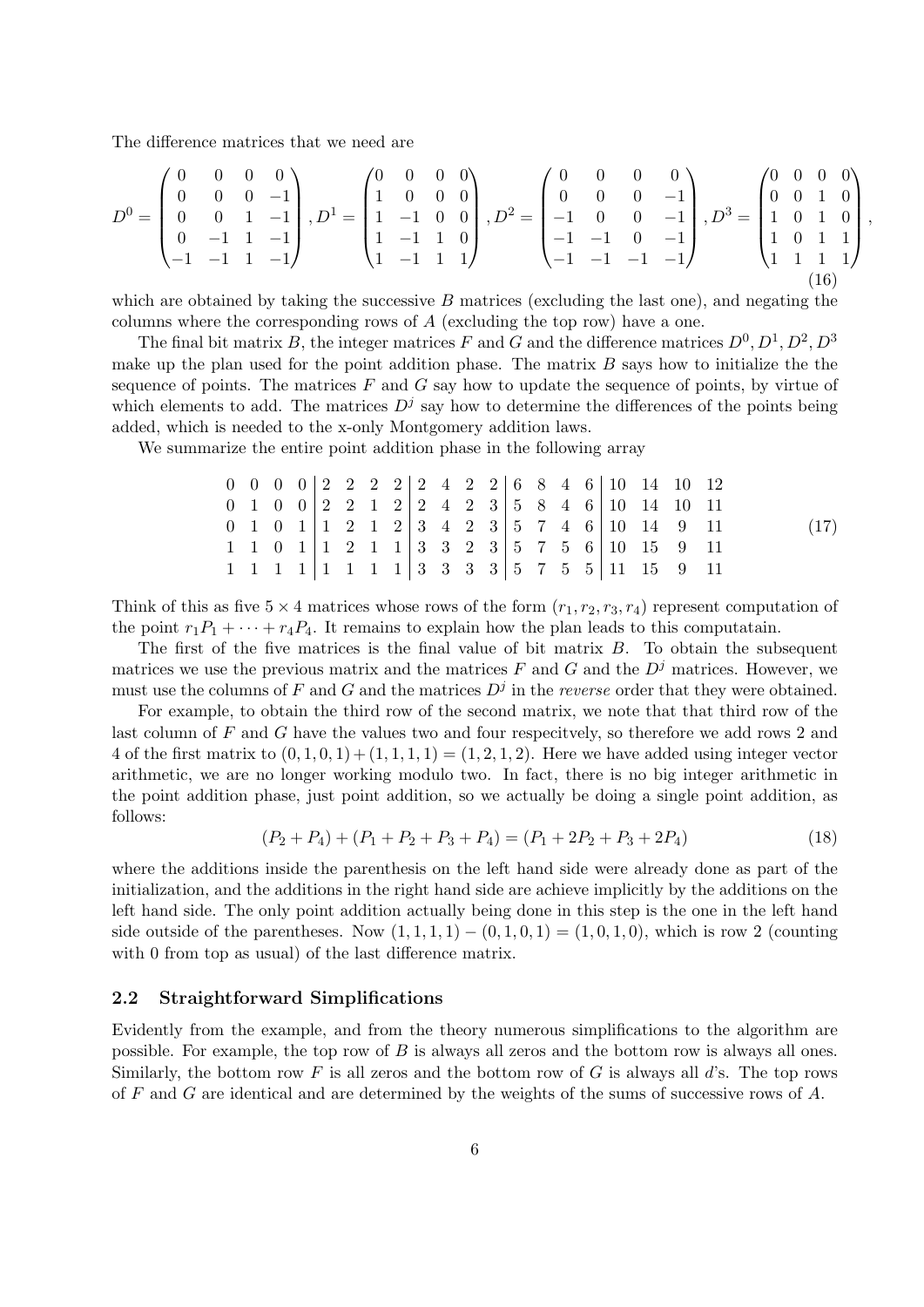Because the columns of  $F$  weakly fall, and the columns of  $G$  weakly rise, with exactly one rise or fall between rows, it follows that we use single bits to indicate whether  $F$  falls or  $G$  rises. Thus integers can be used for only for the common top row of  $F$  and  $G$ , if this has some advantage.

#### 2.3 Room for Improvement

It would be more convenient if the  $D$  matrices and columns of  $F$  and  $G$  could somehow be computed in the opposite order, because then one could interleave the bit matrix phase and the point addition phase. Technically, the total computation time might be the same whether or not one interleaves the two phases, but in practice interleaving may help slightly because mainly some implementations can do pipelining, effectively allowing independent computations to be done simultaneously. If the bit matrix phase has to be done first, during that the time the pipeline is unavailable for doing point additions.

# 3 Why It Works

This section describes why the algorithm works. To do this, several definitions, lemmas and theorems about matrices are introduced.

The algorithm has two phases, the matrix phase and the point addition phase. In the matrix phase, a plan, or ladder, is made of which intermediate integer combinations of the points that shall be computed on the way to the compute the target combination. The matrix phase uses integer matrices and does not involve any elliptic curve arithmetic. The point addition phase then uses this plan, or climbs the ladder, to add points together, for the most part not using y-coordinates, ultimately arriving at the target integer combination of points.

### 3.1 The Matrix Phase

We will use the following convention for indexing matrices. A matrix with  $d$  columns (rows) will have columns (rows) indexed by  $1, 2, \ldots, d$ , while a matrix with  $d + 1$  rows (columns) will have rows (columns) indexed by  $0, 1, 2, \ldots, d$ . The parameter d is called the *dimension*, and will be the number of points that we wish to combine in the application of the algorithm. Write  $M_i$  for the row of a matrix M indexed by j under the conventions stated above . Write  $e_i$  for an elementary row vector that has a one in position i and zero in all other positions.

**Definition 1.** A state matrix is a  $(d+1) \times d$  integer matrix S such that

- $S_j S_{j+1} = \pm e_i$  for some *i*.
- $S_j$  has j odd entries.

An example state matrix is

$$
S = \begin{pmatrix} S_0 \\ S_1 \\ S_2 \\ S_3 \end{pmatrix} = \begin{pmatrix} 28 & 30 & 18 \\ 28 & 29 & 18 \\ 29 & 29 & 18 \\ 29 & 29 & 19 \end{pmatrix} . \tag{19}
$$

**Lemma 1.** Any integer row vector  $R$  is the row of some state matrix  $S$ .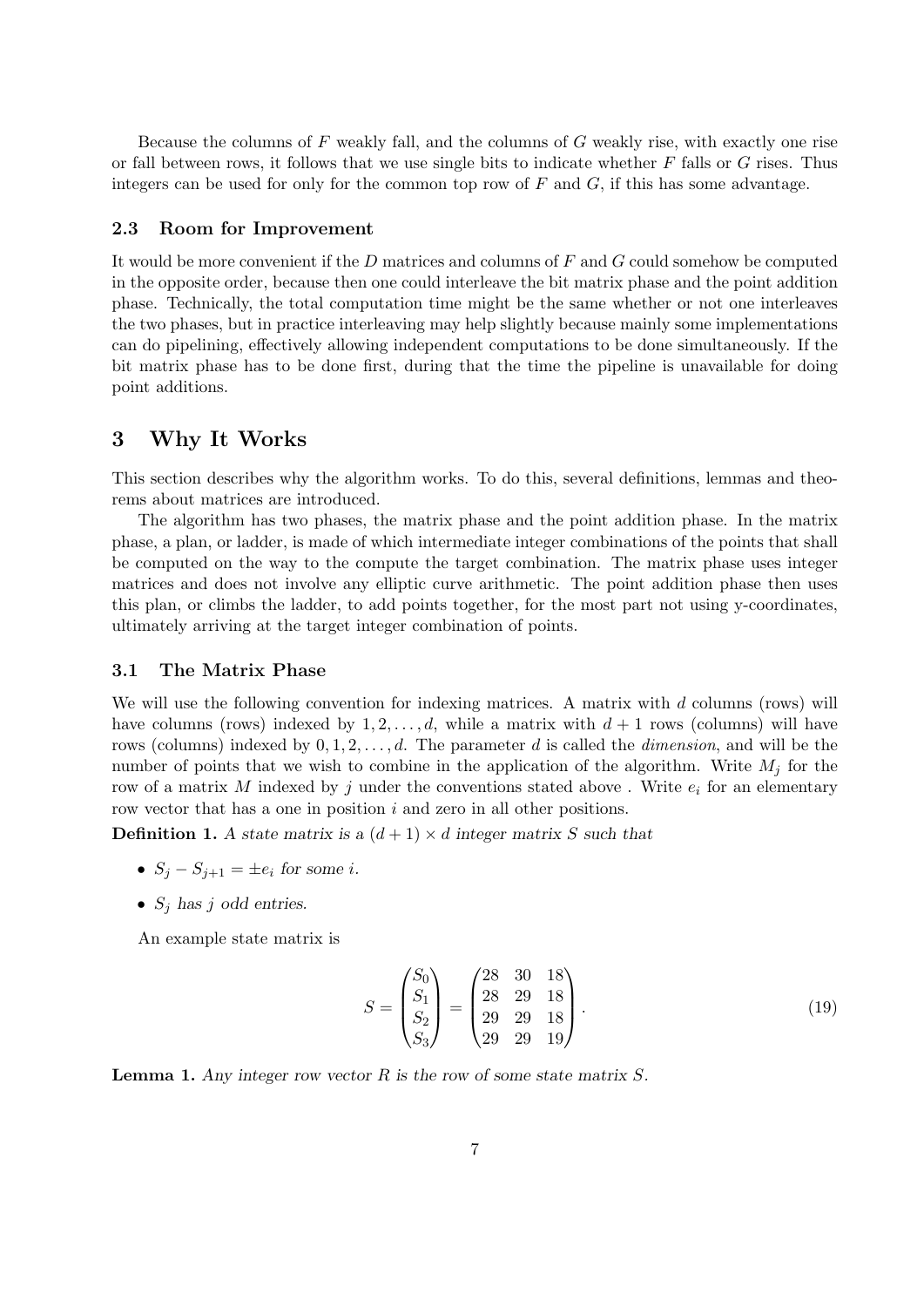*Proof.* Suppose that R has j odd entries. Then set  $S_j = R$ . For  $1 \leq i \leq j$ , choose  $S_{i-1}$  be adding  $\pm 1$  to one of the odd entries of  $S_i$ . For  $j \leq i < d$ , choose row  $S_{i+1}$  by adding  $\pm 1$  to one of the even entries.  $\Box$ 

**Lemma 2.** If S is a state and  $i < j$ , the set of indices of odd entries of  $S_i$  is a subset of the corresponding set for row  $S_j$ .

*Proof.* If suffices to prove this for  $j = i + 1$ , for which it is obvious.

**Definition 2.** A transition matrix is an  $(d+1) \times (d+1)$  integer matrix M such that

- $M_i = e_i + e_{i+j}$  for some i.
- $M_i M_{i+1} = \pm (e_i e_{i+1})$  for some *i*.

An example transition matrix is

$$
M = \begin{pmatrix} M_0 \\ M_1 \\ M_2 \\ M_3 \end{pmatrix} = \begin{pmatrix} 0 & 0 & 2 & 0 \\ 0 & 1 & 1 & 0 \\ 0 & 1 & 0 & 1 \\ 1 & 0 & 0 & 1 \end{pmatrix} . \tag{20}
$$

**Theorem 3.** If M is a transition matrix and S is a state, then  $T = MS$  is a state.

*Proof.* Now  $T_i = M_iS$ . Since  $M_i = e_i + e_{i+i}$ , we have  $T_i = S_i + S_{i+i}$ . By Lemma 2, the odd entries of  $S_i$  will cancel i odd entries in  $S_{i+j}$ , leaving j entries as desired. To establish the second state property for T, we calculate that  $T_j - T_{j+1} = (M_j - M_{j+1})S = \pm (e_i - e_{i+1})S = \pm (S_i - S_{i+1}) = \pm e_k$ for some k.

**Theorem 4.** If T is a state matrix, then there exists a unique state matrix S and unique transition matrix M, such that  $T = MS$ .

*Proof.* We determine the rows of M in order,  $M_0, M_1, \ldots, M_d$ , and the rows of S in an order to be determined. Suppose that  $\frac{1}{2}T_0$  has h odd entries. This implies that

$$
M_0 = 2e_h
$$
 and  $S_h = \frac{1}{2}T_0$ . (21)

This is the base of the induction for determining the remaining rows. The induction will be on f and g such that  $0 \leq f \leq g \leq d$ , starting with  $f = g = h$ . At each stage of induction, rows  $S_f, S_{f+1}, \ldots, S_g$  and  $M_0, \ldots, M_{g-f}$  will have have been determined. Moreover we will have

$$
M_{g-f} = e_f + e_g. \tag{22}
$$

Let  $j = g - f + 1$ . By definition of transition matrices, we must have

$$
M_j \in \{e_{f-1} + e_g, e_f + e_{g+1}\}.
$$
\n(23)

In order for  $T = MS$  to hold, this must imply that

$$
T_j \in \{S_{f-1} + S_g, S_f + S_{g+1}\}\tag{24}
$$

 $\Box$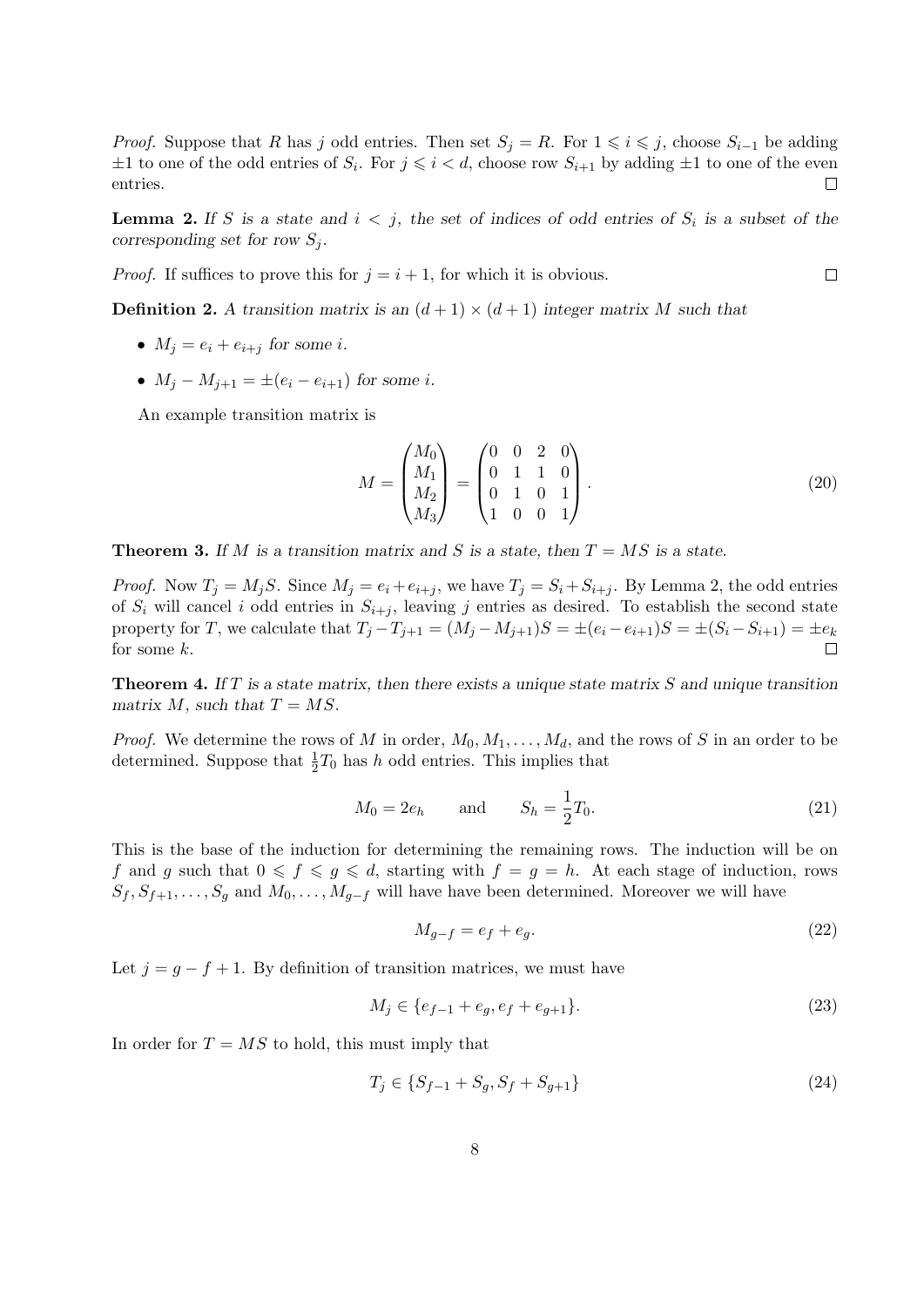Therefore we need one of the following two equations to hold:

$$
S_{f-1} = T_j - S_g
$$
  
\n
$$
S_{g+1} = T_j - S_f
$$
\n(25)

Whichever these equations is valid will determine another row of the matrix S, namely, either  $S_{f-1}$ or  $S_{q+1}$ . If  $T_j - S_q$  has  $f-1$  odd entries then we must have the equation for  $S_{f-1}$ . If  $T_j - S_f$  has  $g + 1$  odd entries, we must have the equation for  $S_{q+1}$ .

To show that exactly one of the conditions in (25) holds, note that  $T_{j-1} = S_f + S_g$ , and that  $T_j$  has one more odd entry than  $T_{j-1}$ . The extra odd entry in  $T_j$  can must in a position where  $S_f$ has an even entry. The entry in that position can be even or odd for  $S_g$ . If it is even for  $S_g$ , then the equation for  $S_{q+1}$  holds, and if odd, the equation for  $S_{f-1}$  holds.  $\Box$ 

To illustrate, let us apply the algorithm in the proof to

$$
T = \begin{pmatrix} T_0 \\ T_1 \\ T_2 \\ T_3 \\ T_4 \end{pmatrix} = \begin{pmatrix} 24 & 28 & 18 & 22 \\ 24 & 28 & 18 & 23 \\ 24 & 29 & 18 & 23 \\ 25 & 29 & 18 & 23 \\ 25 & 29 & 19 & 23 \end{pmatrix} . \tag{26}
$$

As in the proof, we compute the rows of  $M$  and  $S$  one at a time.

- 1. Row  $T_0 = (24, 28, 18, 22)$ , so  $S_h = \frac{1}{2}$  $\frac{1}{2}T_0 = (12, 14, 9, 11)$ . The number of odd entries of  $S_h$  is two, so  $h = 2$ , and  $M_0 = 2e_2$ .
- 2. The next row of S to compute must be  $T_1 S_2 = (12, 14, 9, 12)$ , which has just one entry, so must be  $S_1$ . Thus  $M_1 = e_1 + e_2$ .
- 3. The next row of S to compute is either  $S_0 = T_2 S_2$  or  $S_3 = T_2 S_1$ , as in (25). Because  $T_2 - S_1 = (12, 15, 9, 11)$  has three odd entries,  $S_3$  is the choice. Thus  $M_2 = e_1 + e_3$ .
- 4. The next row of S to comptue is either  $S_0 = T_3 S_3$  or  $S_4 = T_3 S_1$ , depending on parity. The choice is  $S_4 = T_3 - S_1 = (13, 15, 9, 11)$ . Thus  $M_3 = e_1 + e_4$ .
- 5. The last of S to be determined is thus  $S_0 = T_4 S_4 = (12, 14, 10, 12)$ , and as always  $M_4 =$  $e_0 + e_4.$

Therefore

$$
\begin{pmatrix} 24 & 28 & 18 & 22 \\ 24 & 28 & 18 & 23 \\ 24 & 29 & 18 & 23 \\ 25 & 29 & 18 & 23 \\ 25 & 29 & 19 & 23 \end{pmatrix} = \begin{pmatrix} 0 & 0 & 2 & 0 & 0 \\ 0 & 1 & 1 & 0 & 0 \\ 0 & 1 & 0 & 1 & 0 \\ 0 & 1 & 0 & 0 & 1 \\ 1 & 0 & 0 & 0 & 1 \end{pmatrix} \begin{pmatrix} 12 & 14 & 10 & 12 \\ 12 & 14 & 9 & 12 \\ 12 & 14 & 9 & 11 \\ 12 & 15 & 9 & 11 \\ 13 & 15 & 9 & 11 \end{pmatrix} . \tag{27}
$$

**Definition 3.** For any matrix A, define |A| to the be maximum of the absolute values of the entries of A.

**Theorem 5.** If S and T are state matrices, M is a transition matrix, and  $T = MS$ , then  $2|S|-1 \leq$  $|T| \leq 2|S|.$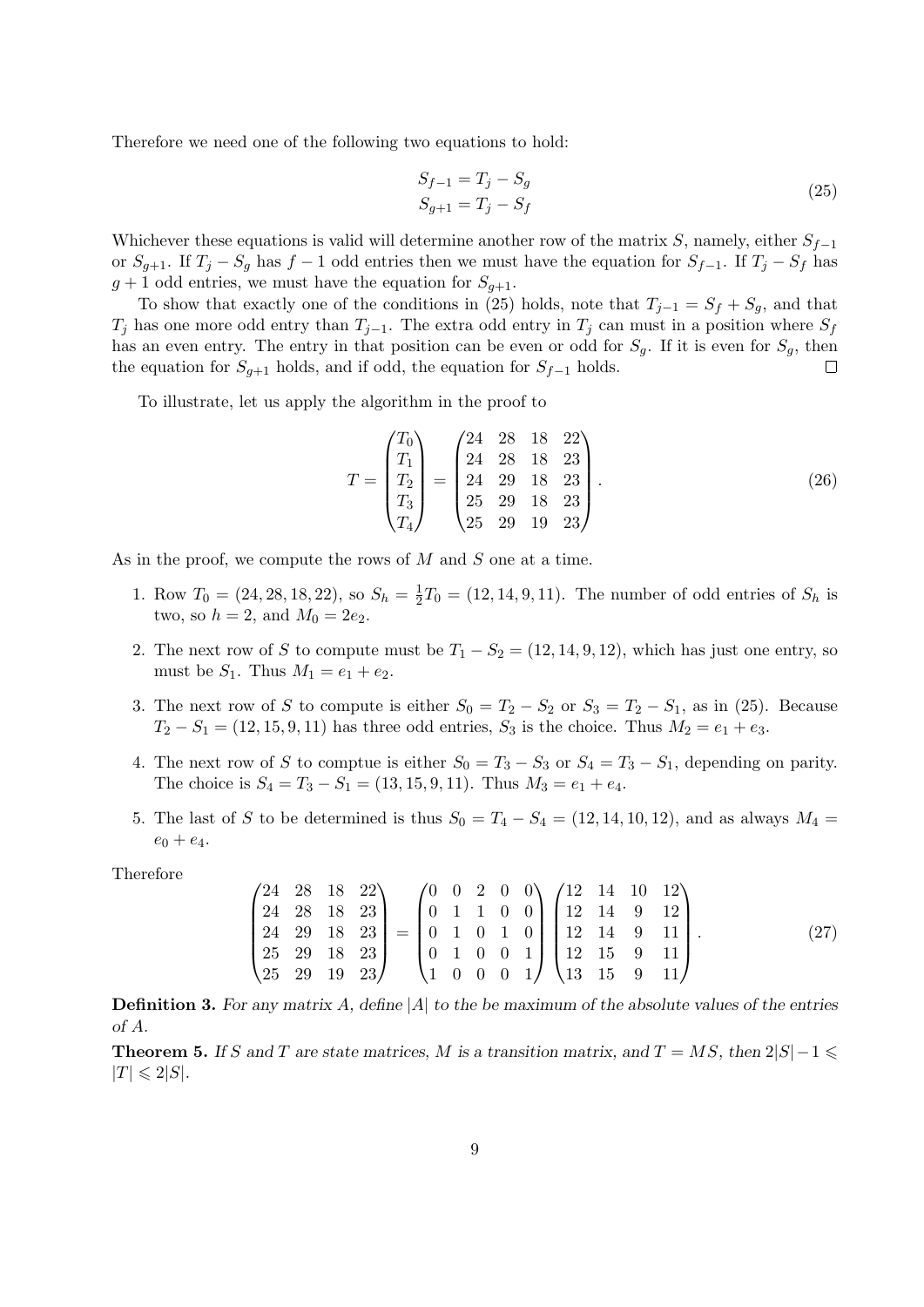*Proof.* By definition,  $|T| = |T_{j,k}|$  for some j and k. Now  $T_{j,k} = S_{i,k} + S_{(i+j),k}$ , by the properties of *M*. Therefore  $|T| \leq |S_{i,k}| + |S_{(i+j),k}| \leq 2|S|.$ 

By definition,  $|S| = |S_{i,k}|$  for some j and k. It is easy to see that there will some j such that  $M_j = e_f + e_g$  where  $i \in \{f, g\}$ . Then  $T_{j,k} = S_{f,k} + S_{g,k}$ . Without loss of generality, suppose that  $i = f$ . By properties of state matrices,  $S_{g,k} = S_{f,k} + \sigma$ , with  $\sigma \in \{-1,0,1\}$ . But  $|S_{g,k}| \leq$  $|S_{f,k}| = |S|$ , so  $\sigma = 0$ , or it has the opposite sign to  $S_{f,k}$ . Noting that  $T_{j,k} = 2S_{i,k} + \sigma$ , we see that  $|T_{i,k}| \geq 2|S_{i,k}| - 1$ , which gives  $|T| \geq 2|S| - 1$ .  $\Box$ 

Corollary 6. If S and T are state matrices, M is a transition matrix, and  $T = MS$ , then either  $|S| < |T|$  or  $|T| = 1$ .

*Proof.* Suppose that  $|T| \le |S|$ . Then  $2|T| - 1 \le 2|S| - 1 \le |T|$ , and adding  $1 - |T|$  to both ends gives  $|T| \leq 1$ . The case  $|T| = 0$  is impossible, because T has odd entries.  $\Box$ 

**Lemma 7.** If S and T are state matrices, M is a transition matrix,  $T = MS$ , and  $|T| = 1$ , then  $S = T$  and  $M_i = e_0 + e_i$  for all j.

*Proof.* Since  $|T| = 1$ , row  $T_0 = 0$ , because  $T_0$  has all even entries with absolute values at most one. Suppose that M satisfies  $M_j = e_0 + e_j$  and  $S = T$ . Then  $S_0 = T_0 = 0$  and  $T_j = S_0 + S_j =$  $S_j$ . Therefore  $T = MS$ . Because T factors uniquely, these choices of M and S are the only possibilities.  $\Box$ 

Theorem 8. Let S be a state matrix. Then S factors uniquely as a product

$$
S = AB \dots CT \tag{28}
$$

where:  $A, B, \ldots, C$  are transition matrices,  $C_0 \neq 2e_0$ , and T is a state matrix with  $|T| = 1$ . Conversely, every such product is a state matrix.

Proof. Immediate from the previous results.

To illustrate, we give the following factorization

$$
\begin{pmatrix}\n12 & 14 & 10 & 12 \\
12 & 14 & 9 & 12 \\
12 & 14 & 9 & 11 \\
12 & 15 & 9 & 11\n\end{pmatrix} = \begin{pmatrix}\n0 & 0 & 2 & 0 & 0 \\
0 & 1 & 1 & 0 & 0 \\
0 & 1 & 0 & 1 & 0 \\
1 & 0 & 0 & 1 & 0 \\
1 & 0 & 0 & 0 & 1\n\end{pmatrix} \begin{pmatrix}\n0 & 0 & 2 & 0 & 0 \\
0 & 1 & 1 & 0 & 0 \\
0 & 1 & 0 & 1 & 0 \\
1 & 0 & 0 & 0 & 1\n\end{pmatrix} \begin{pmatrix}\n0 & 0 & 2 & 0 & 0 \\
0 & 0 & 1 & 1 & 0 \\
0 & 0 & 0 & 1 & 0 \\
1 & 0 & 0 & 0 & 1\n\end{pmatrix} \begin{pmatrix}\n0 & 0 & 2 & 0 & 0 \\
0 & 0 & 1 & 1 & 0 \\
0 & 1 & 0 & 0 & 1 \\
1 & 0 & 0 & 0 & 1\n\end{pmatrix}
$$
\n
$$
\times \begin{pmatrix}\n0 & 0 & 2 & 0 & 0 \\
0 & 0 & 1 & 1 & 0 \\
0 & 1 & 0 & 1 & 0 \\
0 & 1 & 0 & 0 & 1\n\end{pmatrix} \begin{pmatrix}\n0 & 0 & 0 & 0 & 2 \\
0 & 0 & 0 & 1 & 1 \\
0 & 0 & 0 & 1 & 1 \\
0 & 1 & 0 & 0 & 1\n\end{pmatrix} \begin{pmatrix}\n0 & 0 & 0 & 0 & 0 \\
0 & 0 & 0 & 1 & 1 \\
0 & 0 & 0 & 1 & 1 \\
1 & 1 & 0 & 0 & 1 \\
1 & 1 & 0 & 1 & 1\n\end{pmatrix} \begin{pmatrix}\n0 & 0 & 0 & 0 & 0 \\
0 & 0 & 0 & 1 & 1 \\
0 & 1 & 0 & 0 & 1 \\
1 & 1 & 0 & 1 & 1 \\
1 & 1 & 1 & 1 & 1\n\end{pmatrix} (29)
$$

**Definition 4.** Let A be a matrix or a vector. We write  $A \geq 0$  and say that A is nonnegative, if all entries of A are nonnegative.

**Theorem 9.** If S and T are state matrices, M is a transition matrix, and  $T = MS$ , and  $T \ge 0$  if and only if  $S \geqslant 0$ .

 $\Box$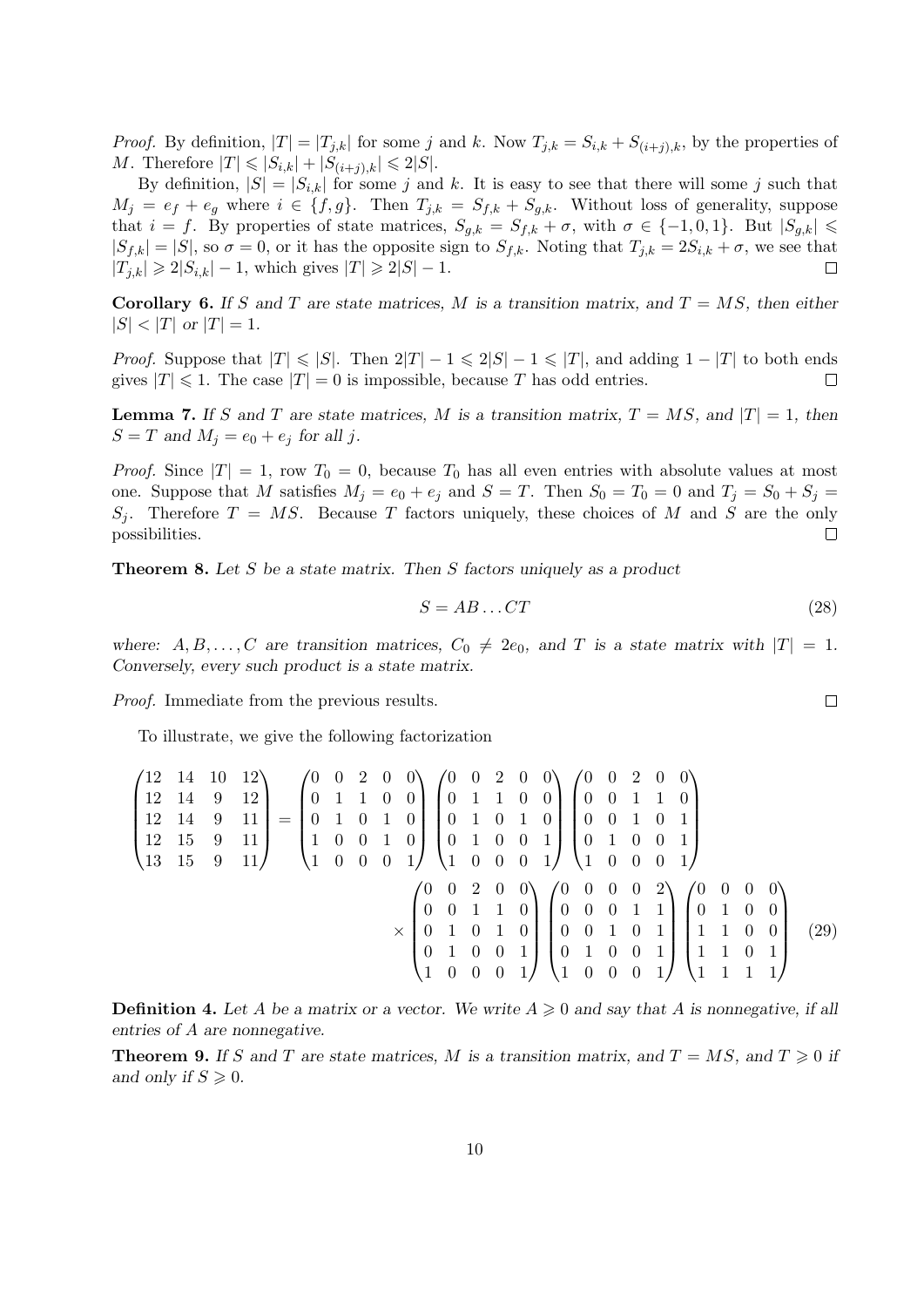*Proof.* Suppose that  $S \ge 0$ . Since  $M \ge 0$  and the product of nonnegative matrices is nonnegative, we then have  $T = MS \geqslant 0$ .

Suppose that  $S \not\geq 0$ . Then S has a negative entry  $S_{i,k} < 0$ . It follows that  $S_{l,k} \leq 0$  for all l. There exists a j such that  $T_{j,k} = S_{f,k} + S_{g,k}$  for some f and g, with  $i \in \{f,g\}$ . It then follows that  $T_{j,k} < 0$ , and thus  $T \not\geq 0$ .

**Lemma 10.** If  $T$  is a state matrix, then it has rank  $d$ .

*Proof.* Induction on |T|. For  $T = 1$ , it is obvious. Otherwise  $T = MS$  for some state matrix S with  $|S| < |T|$ . Because M is invertible, matrices T and S have the same rank.  $\Box$ 

Doubtlessly, because of the general interest of matrices in mathematics, there exist many different matrix factorization algorithms, perhaps some quite general. One may thus wonder if any of such algorithms cover the result above: here we speculate that they do not, mainly on the grounds that nobody would have had reason to consider the peculiar form of matrices that we needed to consider.

Incidentally, transition matrices have determinant  $\pm 2$ , because only one permuation is embeddable into the nonzero entries of  $M$ . Therefore, transition matrices are always invertible. State matrices are not square, so have neither determinant nor inverse. Although not needed for the multi-dimensional Montgomery ladder algorithm, one can amend the definition of state matrices by preprend a zeroth column, all of whose entries are equal to a power of two. If  $|T| = 1$ , the power of two should be one, and otherwise it should be  $2<sup>t</sup>$  where t is the number of transition matrices in the (28). These amended state matrices are invertible and have determinant  $\pm 2^t$ .

The number of transition matrices is  $2^d$ , which can be seen by starting from the last row, which is always  $e_0 + e_d$ , and noting that each successive row can have either the left entry or the right entry shifted one step in the opposite direction. The number of state matrices T with  $|T| = 1$  is  $2<sup>d</sup>d!$ , or just d! if T is also nonnegative. Therefore, the number of state matrices that factor into the form in (28) with t transition matrices is  $2^{dt}(2^d-1)d!$ , or just  $2^{d(t-1)}(2^d-1)d!$  when counting only nonnegative state matrices.

### 3.2 Difference Matrices

The point addition phases needs not only the transition matrices and the minimal state matrix, but it also needs the difference matrices (to be defined), so that Montgomery formula for point addition with x-coordinate only can be used.

Let M be a state matrix, such that it rows of the form  $M_j = e_f + e_g$  with  $f \leq g$ . Define M such that it rows of the form  $\hat{M}_j = e_f - e_g$ . As usual, suppose that T is a state matrix factoring uniquely into as  $T = MS$  where M is a transition matrix and S is a state matrix. The difference matrix corresponding to T is the matrix  $D = \overline{MS}$ . We note that a difference matrix D is actually a state matrix and that  $|D| = 1$ .

A simple rule may be used to determine the difference matrix  $D = (d_{j,k})$  corresponding to state matrix  $T = (t_{j,k})$ . If  $t_{j,k}$  is even, then  $d_{j,k} = 0$ . Otherwise  $t_{j,k} \equiv d_{j,k} \mod 4$ .

### 3.3 Simplified Matrix Phase

One disadvantage of the methods given by §3.1 is the big integer arithmetic in the computation of the intermediate state matrices. A second disadvantage is the computation of the transition matrices in the matrix phase is in an order opposite to how they applied in the point addition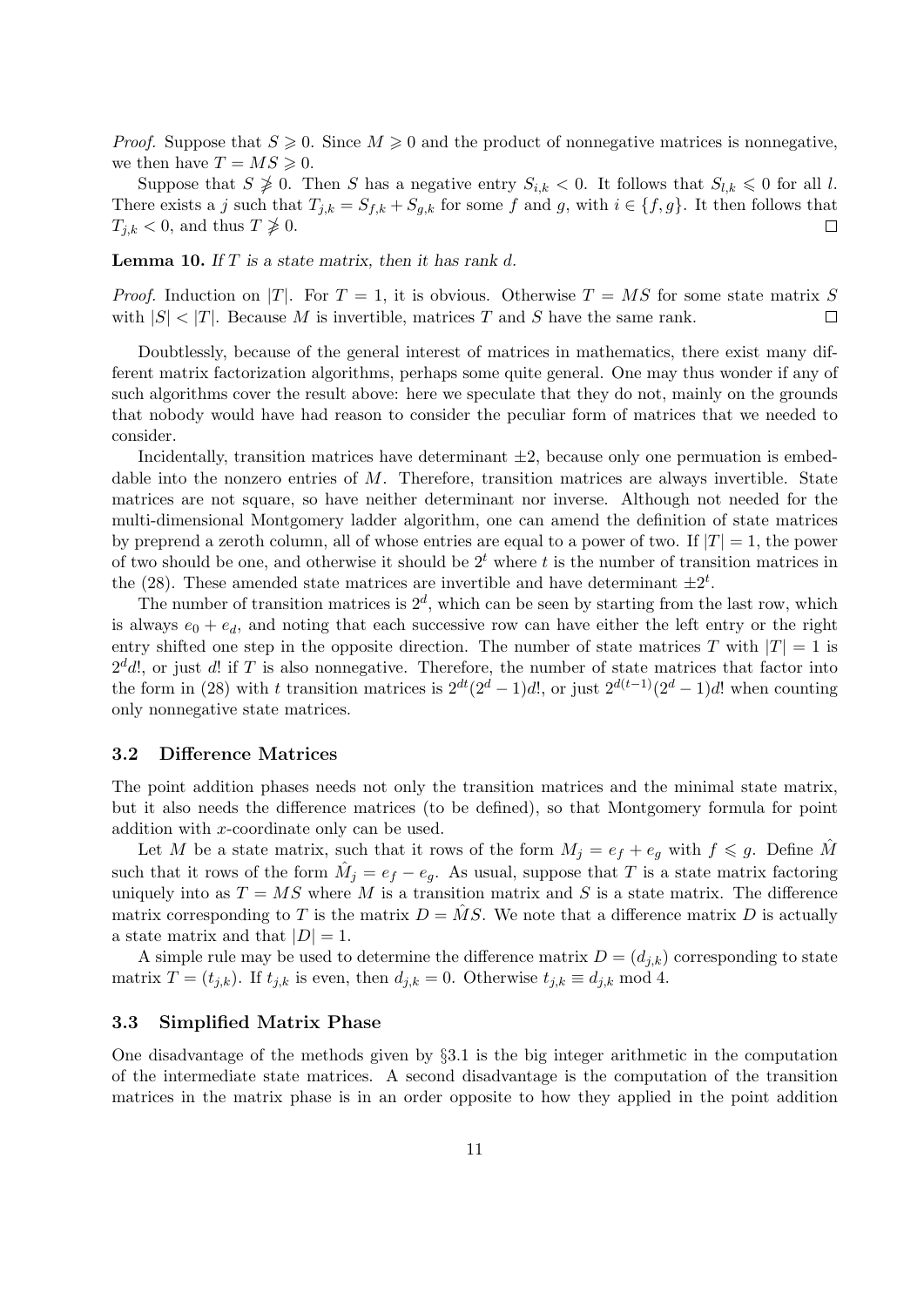phase, which means that matrix phase has to be complete before the addition phase can be begun. Therefore we develop some more theory that can be used to overcome these disadvantages.

**Definition 5.** Fix some  $1 \leq c \leq d$ . Let S be any state matrix S. Let S' the matrix obtained by deleting column c and the deleting the row in which the entry of column c does not equal the value in the row below.

**Lemma 11.** If S is a state matrix for dimension d, then S' is a state matrix for dimension  $d-1$ .

*Proof.* For any row vector  $R$ , let  $R'$  indicate the row vector with entry c deleted. For each j, we have  $S'_{j} = (S_{j'})'$  where  $j' \in \{j, j+1\}$ , with the choice depending on whether j lies below the deleted row of matrix S. Now  $S'_j$  has j odd entries if  $j' = j$ , because the deleted entry of  $S_{j'}$  is even, and  $S'_j$ has j odd entries if  $j' = j + 1$  because  $S_{j'}$  has  $j' = j + 1$  odd entries and one odd entry, in position  $c$ , is deleted to give  $j$  odd entries.

Now  $S'_j - S'_{j+1} \in \{(S_j - S_{j+1})', (S_j - S_{j+2})', (S_{j+1} - S_{j+2})'\}$ , depending on whether j lies above, at, or below the deleted row of the matrix S. Because S is a state matrix will have  $i \neq c$  such that  $S_j - S_{j+1} = \pm e_i$ , and  $S_j - S_{j+2} = \pm e_i \pm e_c$  and  $S_{j+1} - S_{j+2} = \pm e_i$ . Upon deleteion of entry c, wee see that  $S'_j - S'_{j+1}$  has the form  $\pm e_i$ .  $\Box$ 

**Theorem 12.** If S and T are state matrices, M is a transition matrix, and  $T = MS$ , then  $T' = M'S'$  for some transition matrix M'.

*Proof.* For any row vector  $R$ , let  $R'$  indicate the row vector with entry c deleted. For each j we have  $T_j = S_f + S_g$  for some f and g. Therefore  $(T_j)' = (S_f)' + (S_g)'$ . We write  $(T_j)' = T'_{j'}$  where  $j' \in \{j, j+1\}$ , with the choice of value depending on whether j lies above or below the row deleted from T. Similarly, we write  $(S_k)' = S'_{k'}$  where  $k' \in \{k, k+1\}$ . Therefore, we have  $T'_{j'} = S'_{f'} + S'_{g'}$ . This means that  $T' = M'S'$  for matrix M' such that  $M'_{j'} = e_{j'} + e_{g'}$  with the same values of indices as used previously. We need only now to show that  $M^{\prime}$  is a transition matrix.

To prove that M' is a transition matrix, we need to show both (a) that  $g' - f' = j'$  and (b) that successive rows of M' differ by  $\pm(e_i - e_{i+1})$  for some i.

To show (a), consider the parity of the entries of rows of state matrices  $S'$  and  $T'$  (in other words, look at the Hamming weight modulo two). Since  $T'_{j'}$  has j' odd entries, the f' odd entries of row  $S'_{f'}$  are subset of the g' odd entries of row  $S'_{g'}$ , we must have  $j' = g' - f'$ .

To show (b), consider that successive rows of  $T^{'}$  differ in just one entry, with a difference of  $\pm 1$ . Suppose that  $T'_j - T'_{j+1} = \pm e_i$ . We may also suppose, because the work above, that  $T'_j = S_f + S_g$ where  $g - f = j$  and  $T'_{j+1} = S_e + S_h$  where  $h - e = j + 1$ . Therefore  $\pm e_i = S'_f + S'_g - S'_e - S'_h$ . The columns of  $S'$  may be ordered according to in which row they become odd. The odd entried positions of  $S'_f + S'_g$  correspond an interval, a contigous set of consecutive entries, in this ordering of the colmunns of S'. The same holds for  $S'_e + S'_h$ . The difference of these two sums of rows, has only one odd entry, so therefore, the corresponding intervals must overlap in all but one point. Moreover the interval for  $S'_e + S'_h$  must extend that of  $S'_f + S'_g$  by appending the next element either above or below. This implies that  $(e, h) \in \{(f - 1, g), (f, g + 1)\}\)$ , which implies condition (b) for  $M'$  be a transition matrix.  $\Box$ 

An application of Theorem 12, is that the all integers appearing the successive state matrices need not be computed multiple times for occurrence. Instead, one can reduce each column to dimension  $d = 1$  for computing the values of the entries. Dimension  $d = 1$  is the classical Montgomery method. An advantage of this observation is that values in the intermediate state matrix entries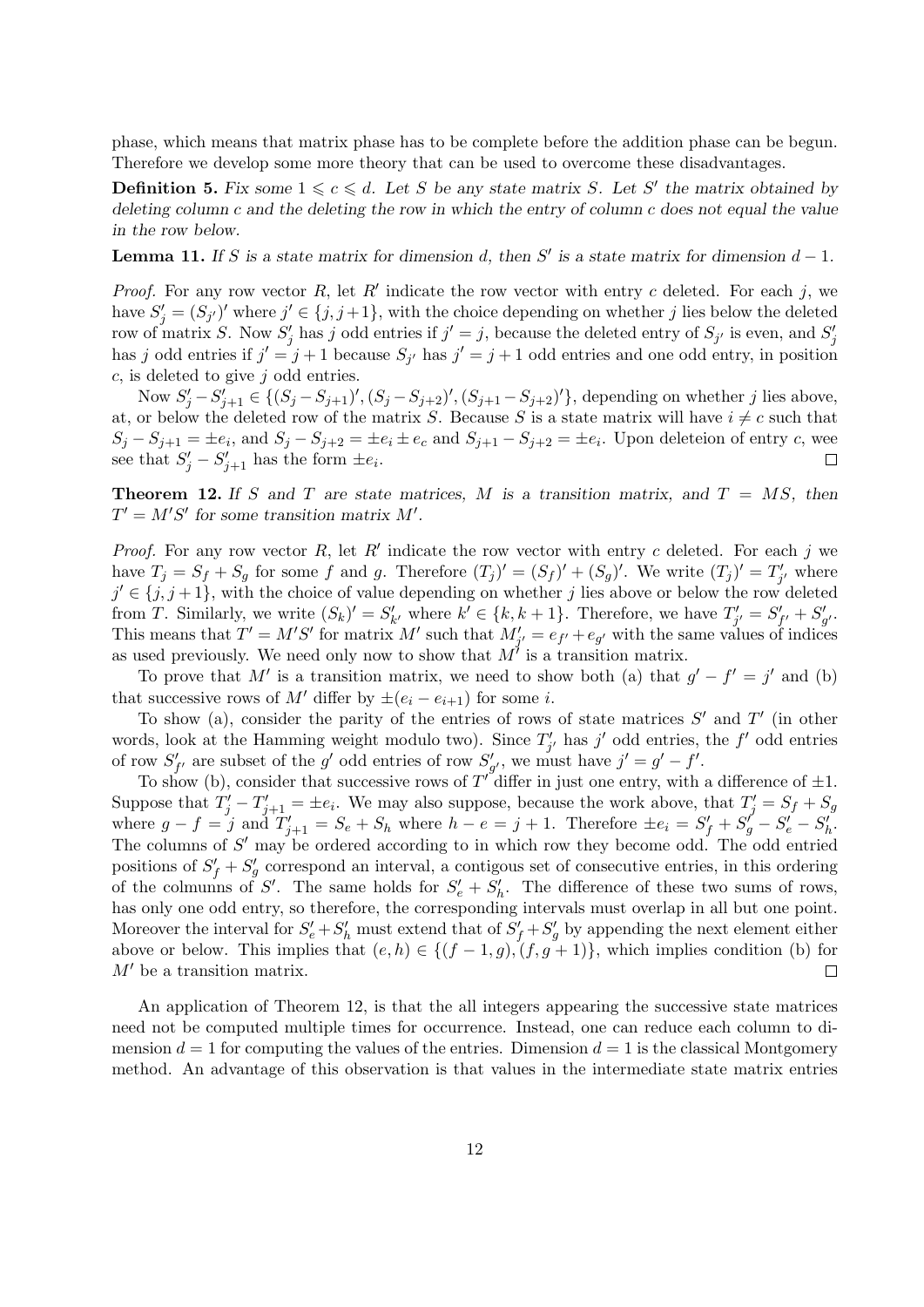may be computed easily from the bit representations of the initial state matrix, as the following theorem illustrates.

**Theorem 13.** For  $d = 1$ , let T be a state matrix of the form

$$
T = \begin{pmatrix} 2a_0 + 2a_{s+1} + 4a_{s+2} + 2^3a_3 + \dots \\ 1 + 2a_{s+1} + 4a_{s+2} + 2^3a_3 + \dots \end{pmatrix}
$$
 (30)

where  $a_i \in \{0, 1\}$ . Then for  $s \geq 1$ , we have

$$
T = M_{a_0 + a_1} M_{a_1 + a_2} \dots M_{a_{s-1} + a_s} \begin{pmatrix} 2a_s + 2a_{s+1} + 4a_{s+2} + \dots \\ 1 + 2a_{s+1} + 4a_{s+2} + \dots \end{pmatrix}
$$
 (31)

where  $M_0 = M_2 = \begin{pmatrix} 2 & 0 \\ 1 & 1 \end{pmatrix}$  and  $M_1 = \begin{pmatrix} 0 & 2 \\ 1 & 1 \end{pmatrix}$ .

*Proof.* Induction on s. For  $s = 1$ , we can verify the result by inspecting each of four cases  $(a_0, a_1) \in$  $\{(0,0), (0,1), (1,0), (1,1)\}\$  individually. This covers the base of induction. Suppose (31) holds, then we shall show that it also holds with s replaced by  $s + 1$ . Let

$$
S = \begin{pmatrix} 2a_s + 2a_{s+1} + 4a_{s+2} + \dots \\ 1 + 2a_{s+1} + 4a_{s+2} + \dots \end{pmatrix}
$$
 (32)

so that (31) becomes  $T = M_{a_1} M_{a_1 + a_2} \dots M_{a_{s-1} + a_s} S$ . Now apply the base case of induction to matrix S, getting  $S = M_{a_s+a_{s+1}}U$ , where U has the desired form.  $\Box$ 

This result represents a simplification to the procedure in this  $d = 1$ , by overcoming both of the disadvantages mentioned earlier. The transition matrices can be computed using only manipulations of the bit representations of the entries of the initial state matrix  $T$ , and they can be computed in any order. Furthermore, the intermediate state matrices do not even need to be calculated, so no big integer arithmetic is required in the matrix phase. The output of the matrix phase only needs to include the transition matrices and the minimal state matrix.

Note that traditionally, the Montgomery ladder is presented in a slightly different, but equivalent manner. The differnce is that intermediate state matrices even and odd entries are occasionally swapped as needed, so that the transition operations depend on only a single bit in the representation, not two consecutive bits. The reason for us to use a slightly different form is to extend the algorithm to  $d > 1$  consistently with the methods already described.

The first step of extending the simplification to  $d > 1$ , is to recognize that the value entries in each column of the  $s<sup>th</sup>$  intermediate state matrix may be represented by the bit values  $(a_s, a_{s+1}, \dots)$ in the notation of Theorem 13. The reduction of the intermediate state matrix modulo two, a binary matrix, together with the information  $(a_s, a_{s+1}, \ldots)$ , completely determines the full value of the intermediate state matrix. Therefore we may equivalent represent the state matrices as a pair  $(A, B)$  of binary matrices, where  $A = (a_{j,k})$  encodes values like  $a_s$  and  $B = (b_{j,k})$  encodes the modulo two values of the state matrix. More precisely for state matrix  $S = (s_{i,k})$ , we have

$$
s_{j,k} = 2a_{0,k}(1 - b_{j,k}) + b_{j,k} + 2a_{1,k} + 4a_{2,k} + 2^3a_{3,k} + \dots
$$
\n(33)

On the basis of Theorems 12 and 13, when transitioning to a smaller matrix, the effect on the A component of the state is precisely deletion of the zeroth row. Although the B component is itself a state matrix, the effect on B depends on A.